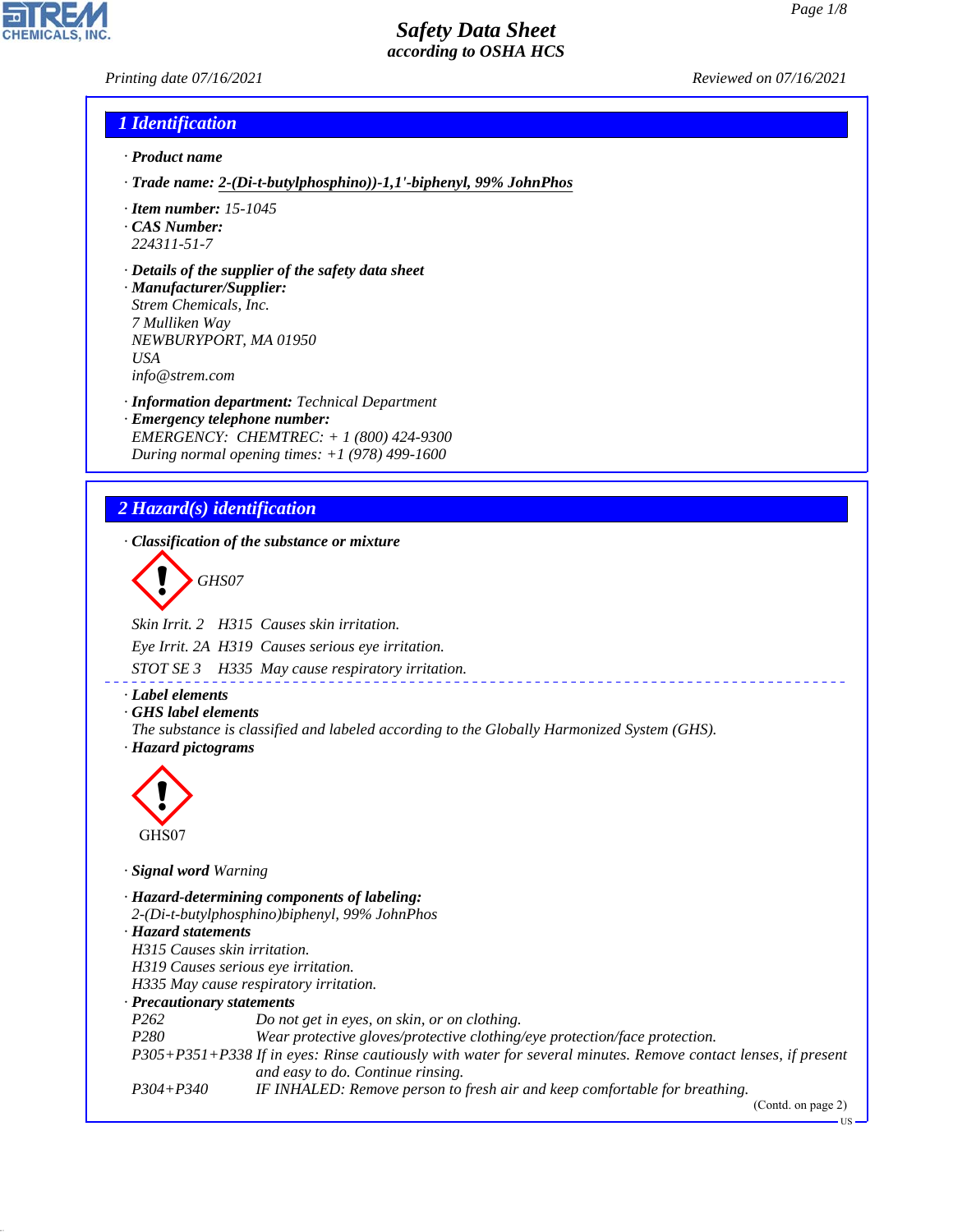*Printing date 07/16/2021 Reviewed on 07/16/2021*

(Contd. of page 1)



*P403+P233 Store in a well-ventilated place. Keep container tightly closed. P501 Dispose of contents/container in accordance with local/regional/national/international regulations.*

*· Classification system: · NFPA ratings (scale 0 - 4)*

1 0  $\overline{\mathbf{0}}$ *Health = 1 Fire = 0 Reactivity = 0*



**HEALTH**  FIRE  $\overline{REACTIVITY \space 0}$  *Reactivity* = 0 1  $\boxed{0}$ *Health = 1 Fire = 0*

*· Other hazards*

- *· Results of PBT and vPvB assessment*
- *· PBT: Not applicable.*
- *· vPvB: Not applicable.*

## *3 Composition/information on ingredients*

- *· Chemical characterization: Substances*
- *· CAS No. Description*
- *224311-51-7 2-(Di-t-butylphosphino)biphenyl, 99% JohnPhos*

## *4 First-aid measures*

- *· Description of first aid measures*
- *· After inhalation: In case of unconsciousness place patient stably in side position for transportation.*
- *· After skin contact: Immediately wash with water and soap and rinse thoroughly.*
- *· After eye contact:*
- *Rinse opened eye for several minutes under running water. If symptoms persist, consult a doctor.*

*· After swallowing: If symptoms persist consult doctor.*

- *· Information for doctor:*
- *· Most important symptoms and effects, both acute and delayed No further relevant information available.*
- *· Indication of any immediate medical attention and special treatment needed*
- *No further relevant information available.*

## *5 Fire-fighting measures*

- *· Extinguishing media*
- *· Suitable extinguishing agents: Use fire fighting measures that suit the environment.*
- *· Special hazards arising from the substance or mixture No further relevant information available.*
- *· Advice for firefighters*

44.1.1

*· Protective equipment: No special measures required.*

## *6 Accidental release measures*

*· Personal precautions, protective equipment and emergency procedures Not required.*

(Contd. on page 3)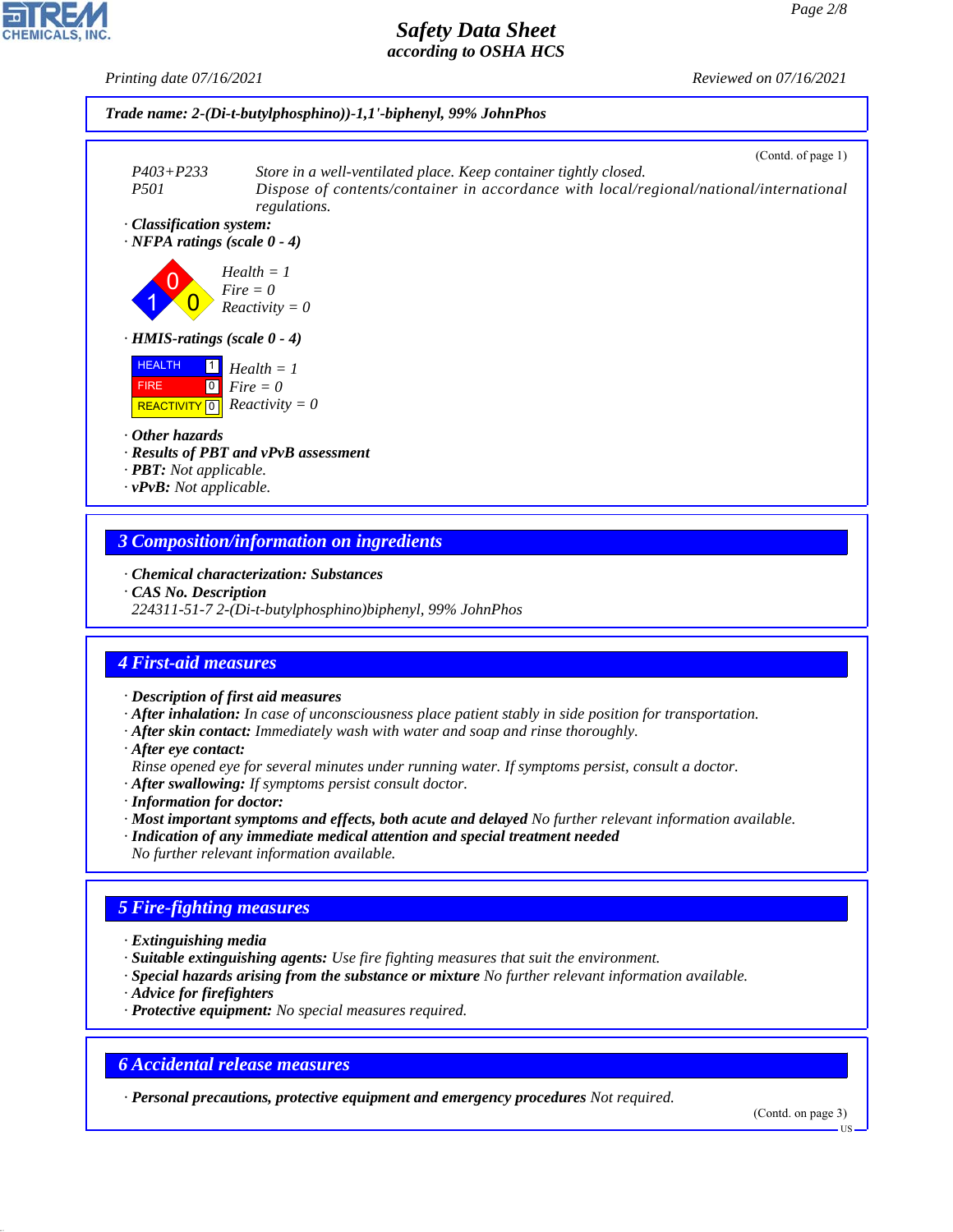*Printing date 07/16/2021 Reviewed on 07/16/2021*

(Contd. of page 2)

|  |  |  |  | Trade name: 2-(Di-t-butylphosphino))-1,1'-biphenyl, 99% JohnPhos |
|--|--|--|--|------------------------------------------------------------------|
|--|--|--|--|------------------------------------------------------------------|

*· Environmental precautions: No special measures required.*

- *· Methods and material for containment and cleaning up: Dispose contaminated material as waste according to item 13. Ensure adequate ventilation.*
- *· Reference to other sections See Section 7 for information on safe handling. See Section 8 for information on personal protection equipment. See Section 13 for disposal information.*

### *· Protective Action Criteria for Chemicals*

*· PAC-1:*

*Substance is not listed.*

*· PAC-2:*

*Substance is not listed.*

*· PAC-3:*

*Substance is not listed.*

## *7 Handling and storage*

- *· Handling:*
- *· Precautions for safe handling No special precautions are necessary if used correctly.*
- *· Information about protection against explosions and fires: No special measures required.*
- *· Conditions for safe storage, including any incompatibilities*
- *· Storage:*
- *· Requirements to be met by storerooms and receptacles: No special requirements.*
- *· Information about storage in one common storage facility: Not required.*
- *· Further information about storage conditions: Keep receptacle tightly sealed.*
- *· Specific end use(s) No further relevant information available.*

### *8 Exposure controls/personal protection*

- *· Additional information about design of technical systems: No further data; see item 7.*
- *· Control parameters*
- *· Components with limit values that require monitoring at the workplace: Not required.*
- *· Additional information: The lists that were valid during the creation were used as basis.*
- *· Exposure controls*
- *· Personal protective equipment:*
- *· General protective and hygienic measures:*
- *Keep away from foodstuffs, beverages and feed. Immediately remove all soiled and contaminated clothing. Wash hands before breaks and at the end of work. Avoid contact with the eyes and skin.*
- *· Breathing equipment: A NIOSH approved respirator in accordance with 29 CFR 1910.134.*
- *· Protection of hands:*



44.1.1

\_S*Protective gloves*

*The glove material has to be impermeable and resistant to the product/ the substance/ the preparation.*

(Contd. on page 4)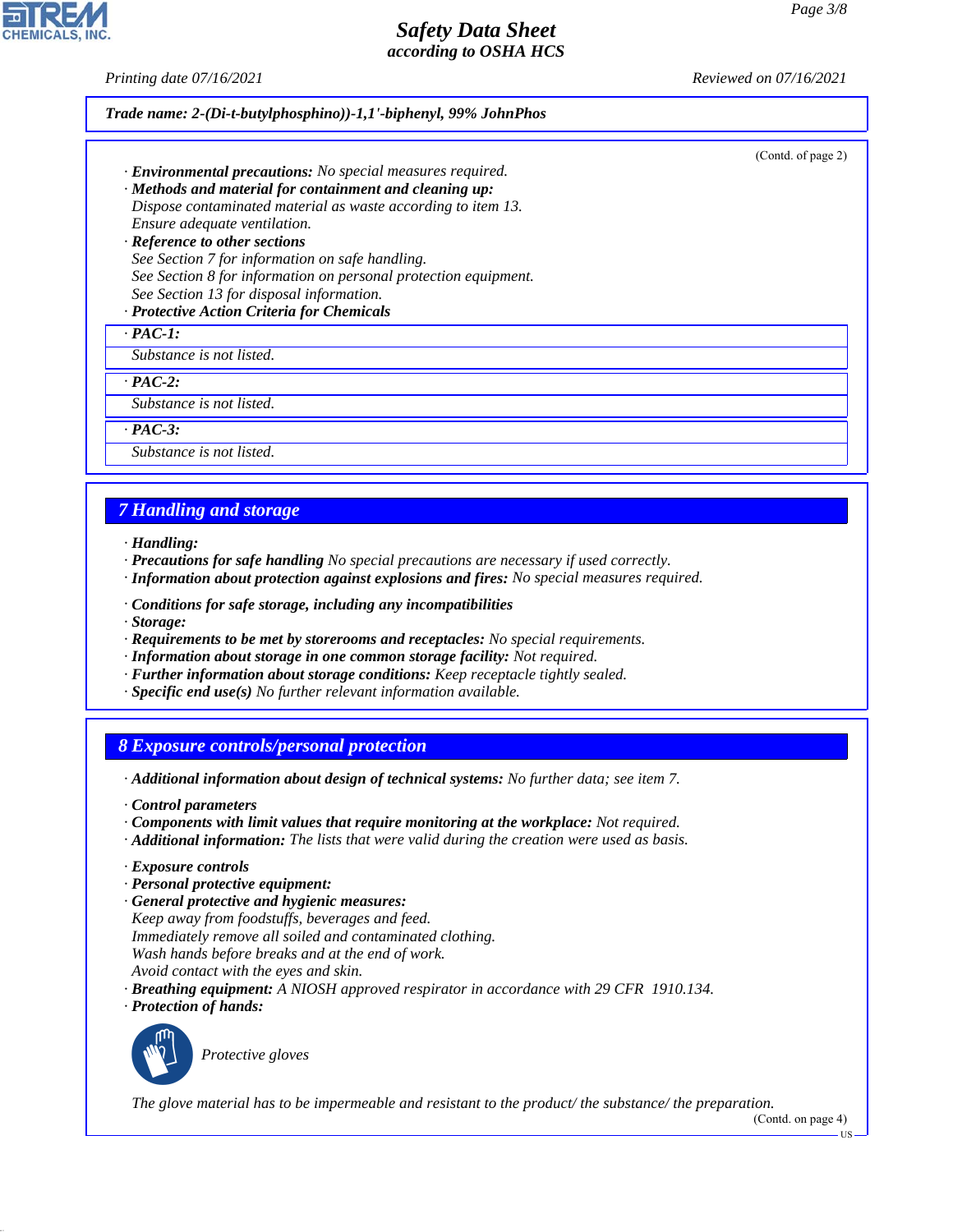#### *Printing date 07/16/2021 Reviewed on 07/16/2021*

**CHEMICALS, INC.** 

*Trade name: 2-(Di-t-butylphosphino))-1,1'-biphenyl, 99% JohnPhos*

(Contd. of page 3)

US

*Due to missing tests no recommendation to the glove material can be given for the product/ the preparation/ the chemical mixture.*

*Selection of the glove material on consideration of the penetration times, rates of diffusion and the degradation · Material of gloves*

*The selection of the suitable gloves does not only depend on the material, but also on further marks of quality and varies from manufacturer to manufacturer.*

#### *· Penetration time of glove material*

*The exact break through time has to be found out by the manufacturer of the protective gloves and has to be observed.*

*· Eye protection:*



44.1.1

\_R*Tightly sealed goggles*

# *9 Physical and chemical properties*

| · Information on basic physical and chemical properties<br><b>General Information</b> |                                               |  |  |  |
|---------------------------------------------------------------------------------------|-----------------------------------------------|--|--|--|
| $\cdot$ Appearance:                                                                   |                                               |  |  |  |
| Form:                                                                                 | Crystalline                                   |  |  |  |
| Color:                                                                                | White                                         |  |  |  |
| $\cdot$ Odor:                                                                         | undistinguishable                             |  |  |  |
| · Odor threshold:                                                                     | Not determined.                               |  |  |  |
| $\cdot$ pH-value:                                                                     | Not applicable.                               |  |  |  |
| Change in condition                                                                   |                                               |  |  |  |
| <b>Melting point/Melting range:</b>                                                   | Undetermined.                                 |  |  |  |
| <b>Boiling point/Boiling range:</b>                                                   | Undetermined.                                 |  |  |  |
| · Flash point:                                                                        | Not applicable.                               |  |  |  |
| · Flammability (solid, gaseous):                                                      | Not determined.                               |  |  |  |
| · Ignition temperature:                                                               |                                               |  |  |  |
| Decomposition temperature:                                                            | Not determined.                               |  |  |  |
| · Auto igniting:                                                                      | Not determined.                               |  |  |  |
| · Danger of explosion:                                                                | Product does not present an explosion hazard. |  |  |  |
| · Explosion limits:                                                                   |                                               |  |  |  |
| Lower:                                                                                | Not determined.                               |  |  |  |
| Upper:                                                                                | Not determined.                               |  |  |  |
| · Vapor pressure:                                                                     | Not applicable.                               |  |  |  |
| $\cdot$ Density:                                                                      | Not determined.                               |  |  |  |
| · Relative density                                                                    | Not determined.                               |  |  |  |
| · Vapor density                                                                       | Not applicable.                               |  |  |  |
| $\cdot$ Evaporation rate                                                              | Not applicable.                               |  |  |  |
| · Solubility in / Miscibility with                                                    |                                               |  |  |  |
| Water:                                                                                | Insoluble.                                    |  |  |  |
| · Partition coefficient (n-octanol/water): Not determined.                            |                                               |  |  |  |
| (Contd. on page 5)                                                                    |                                               |  |  |  |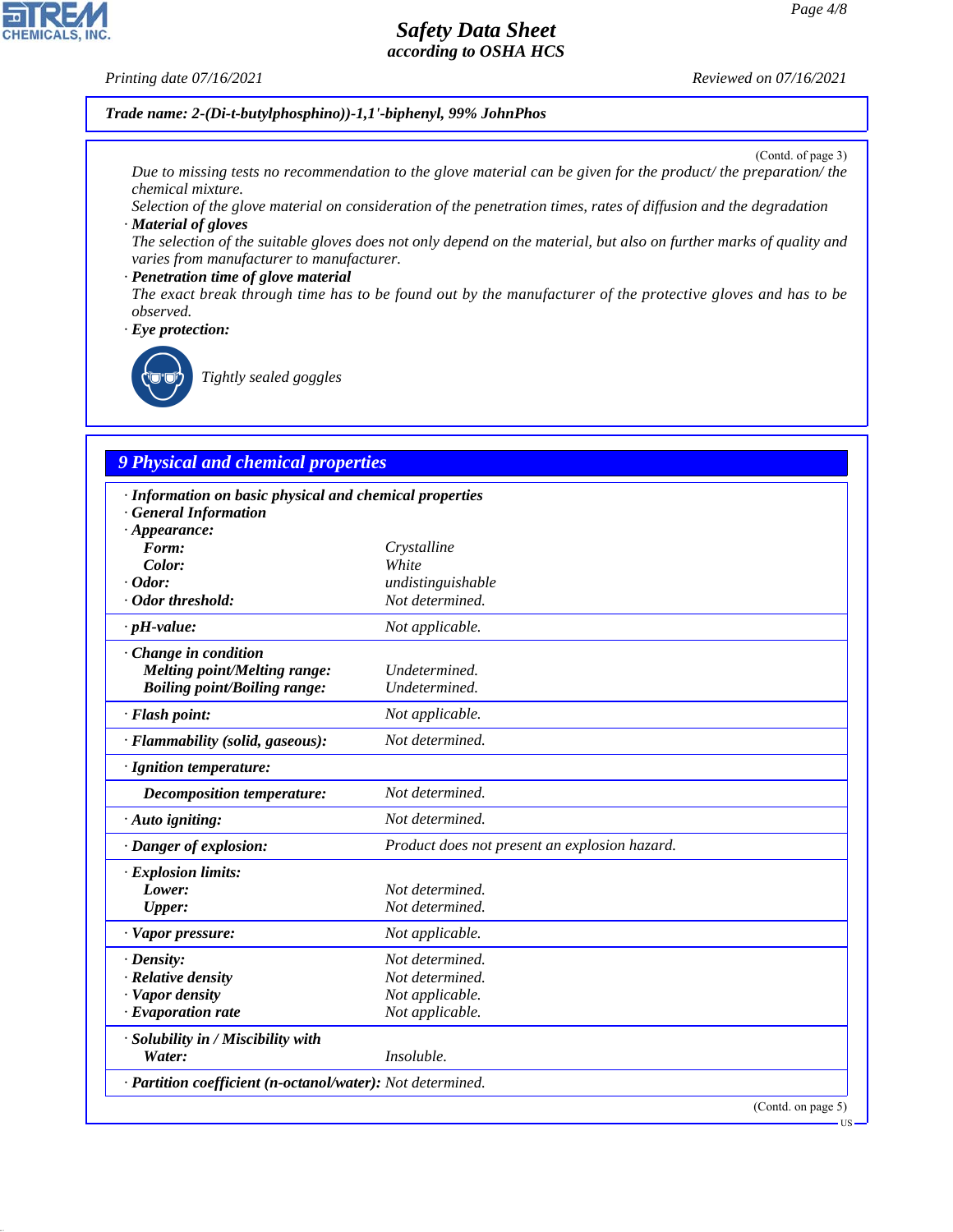*Printing date 07/16/2021 Reviewed on 07/16/2021*

### *Trade name: 2-(Di-t-butylphosphino))-1,1'-biphenyl, 99% JohnPhos*

|                           | (Contd. of page 4)                         |  |
|---------------------------|--------------------------------------------|--|
| $\cdot$ Viscosity:        |                                            |  |
| Dynamic:                  | Not applicable.                            |  |
| Kinematic:                | Not applicable.                            |  |
| · Solvent content:        |                                            |  |
| Organic solvents:         | $0.0\%$                                    |  |
| <b>VOC</b> content:       | 0.0 g/l / 0.00 lb/gl                       |  |
| Solids content:           | $100.0\%$                                  |  |
| $\cdot$ Other information | No further relevant information available. |  |

## *10 Stability and reactivity*

*· Reactivity No further relevant information available.*

*· Chemical stability*

- *· Thermal decomposition / conditions to be avoided: No decomposition if used according to specifications.*
- *· Possibility of hazardous reactions No dangerous reactions known.*

*· Conditions to avoid No further relevant information available.*

- *· Incompatible materials: No further relevant information available.*
- *· Hazardous decomposition products: No dangerous decomposition products known.*

### *11 Toxicological information*

*· Information on toxicological effects*

- *· Acute toxicity:*
- *· Primary irritant effect:*
- *· on the skin: Irritant to skin and mucous membranes.*

*· on the eye: Irritating effect.*

- *· Sensitization: No sensitizing effects known.*
- *· Additional toxicological information:*

*· Carcinogenic categories*

*· IARC (International Agency for Research on Cancer)*

*Substance is not listed.*

#### *· NTP (National Toxicology Program)*

*Substance is not listed.*

*· OSHA-Ca (Occupational Safety & Health Administration)*

*Substance is not listed.*

# *12 Ecological information*

*· Toxicity*

44.1.1

*· Aquatic toxicity: No further relevant information available.*

- *· Persistence and degradability No further relevant information available.*
- *· Behavior in environmental systems:*
- *· Bioaccumulative potential No further relevant information available.*
- *· Mobility in soil No further relevant information available.*
- *· Additional ecological information:*
- *· General notes: Not known to be hazardous to water.*

(Contd. on page 6)

US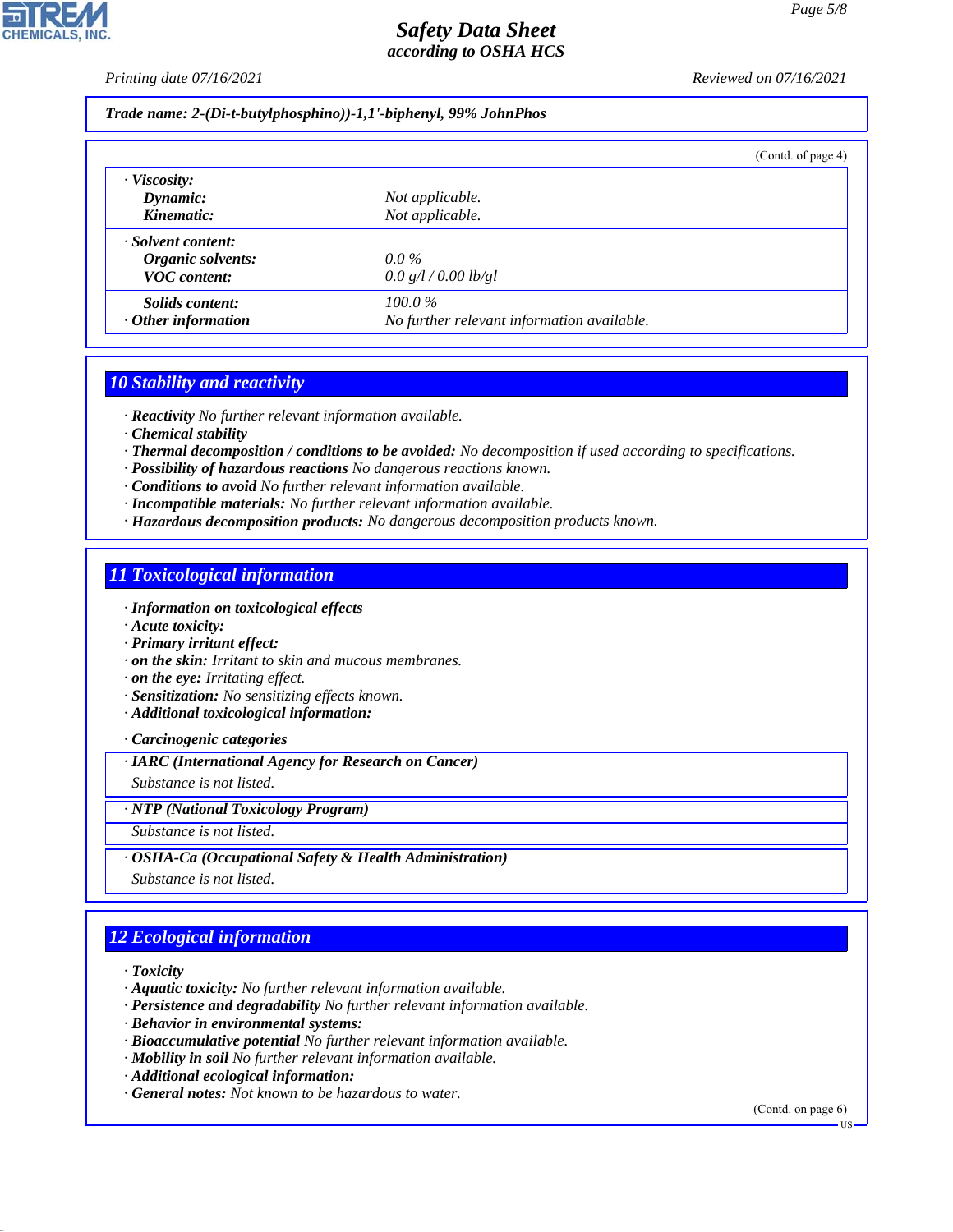**CHEMICALS, INC.** 

*Printing date 07/16/2021 Reviewed on 07/16/2021*

*Trade name: 2-(Di-t-butylphosphino))-1,1'-biphenyl, 99% JohnPhos*

(Contd. of page 5)

*· Results of PBT and vPvB assessment*

*· PBT: Not applicable.*

*· vPvB: Not applicable.*

*· Other adverse effects No further relevant information available.*

## *13 Disposal considerations*

*· Waste treatment methods*

*· Recommendation:*

*Must not be disposed of together with household garbage. Do not allow product to reach sewage system.*

*· Uncleaned packagings:*

*· Recommendation: Disposal must be made according to official regulations.*

| <b>14 Transport information</b>                                                   |                 |
|-----------------------------------------------------------------------------------|-----------------|
| · <b><i>UN-Number</i></b><br>· DOT, ADN, IMDG, IATA                               | not regulated   |
| · UN proper shipping name<br>· DOT, ADN, IMDG, IATA                               | not regulated   |
| · Transport hazard class(es)                                                      |                 |
| · DOT, ADN, IMDG, IATA<br>· Class                                                 | not regulated   |
| · Packing group<br>· DOT, IMDG, IATA                                              | not regulated   |
| · Environmental hazards:<br>· Marine pollutant:                                   | N <sub>O</sub>  |
| · Special precautions for user                                                    | Not applicable. |
| Transport in bulk according to Annex II of<br><b>MARPOL73/78 and the IBC Code</b> | Not applicable. |
| · UN "Model Regulation":                                                          | not regulated   |

# *15 Regulatory information*

*· Safety, health and environmental regulations/legislation specific for the substance or mixture · Sara*

*· Section 355 (extremely hazardous substances):*

*Substance is not listed.*

*· Section 313 (Specific toxic chemical listings):*

*Substance is not listed.*

*· TSCA (Toxic Substances Control Act):*

*Substance is not listed.*

44.1.1

(Contd. on page 7)

US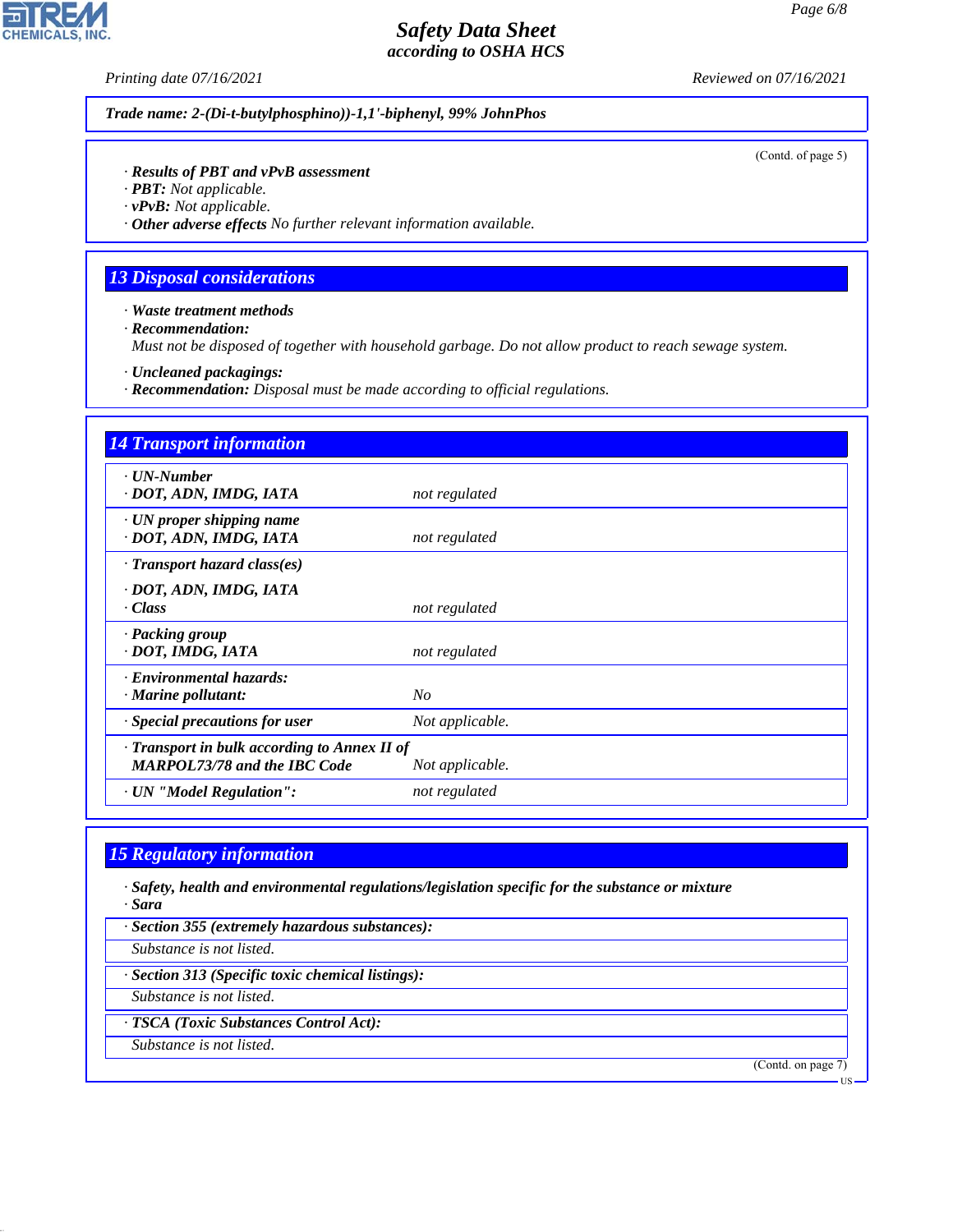**CHEMICALS, INC** 

*· Proposition 65*

*Printing date 07/16/2021 Reviewed on 07/16/2021*

*Trade name: 2-(Di-t-butylphosphino))-1,1'-biphenyl, 99% JohnPhos*

(Contd. of page 6)

| Chemicals known to cause cancer: |  |  |
|----------------------------------|--|--|

*Substance is not listed.*

*· Chemicals known to cause reproductive toxicity for females:*

*Substance is not listed.*

*· Chemicals known to cause reproductive toxicity for males:*

*Substance is not listed.*

*· Chemicals known to cause developmental toxicity:*

*Substance is not listed.*

*· Carcinogenic categories*

*· EPA (Environmental Protection Agency)*

*Substance is not listed.*

*· TLV (Threshold Limit Value established by ACGIH)*

*Substance is not listed.*

*· NIOSH-Ca (National Institute for Occupational Safety and Health)*

*Substance is not listed.*

*· GHS label elements*

*The substance is classified and labeled according to the Globally Harmonized System (GHS). · Hazard pictograms*



*· Signal word Warning*

|                              | · Hazard-determining components of labeling:                                                                                                       |
|------------------------------|----------------------------------------------------------------------------------------------------------------------------------------------------|
|                              | 2-(Di-t-butylphosphino)biphenyl, 99% JohnPhos                                                                                                      |
| · Hazard statements          |                                                                                                                                                    |
| H315 Causes skin irritation. |                                                                                                                                                    |
|                              | H319 Causes serious eye irritation.                                                                                                                |
|                              | H335 May cause respiratory irritation.                                                                                                             |
| · Precautionary statements   |                                                                                                                                                    |
| P <sub>262</sub>             | Do not get in eyes, on skin, or on clothing.                                                                                                       |
| P <sub>280</sub>             | Wear protective gloves/protective clothing/eye protection/face protection.                                                                         |
|                              | P305+P351+P338 If in eyes: Rinse cautiously with water for several minutes. Remove contact lenses, if present<br>and easy to do. Continue rinsing. |
| $P304 + P340$                | IF INHALED: Remove person to fresh air and keep comfortable for breathing.                                                                         |
| $P403 + P233$                | Store in a well-ventilated place. Keep container tightly closed.                                                                                   |
| <i>P501</i>                  | Dispose of contents/container in accordance with local/regional/national/international<br>regulations.                                             |
|                              | $\alpha$ . The state is the state of the state of $\alpha$                                                                                         |

*· Chemical safety assessment: A Chemical Safety Assessment has not been carried out.*

## *16 Other information*

44.1.1

*This information is based on our present knowledge. However, this shall not constitute a guarantee for any specific product features and shall not establish a legally valid contractual relationship.*

*· Department issuing SDS: Technical Department.*

US